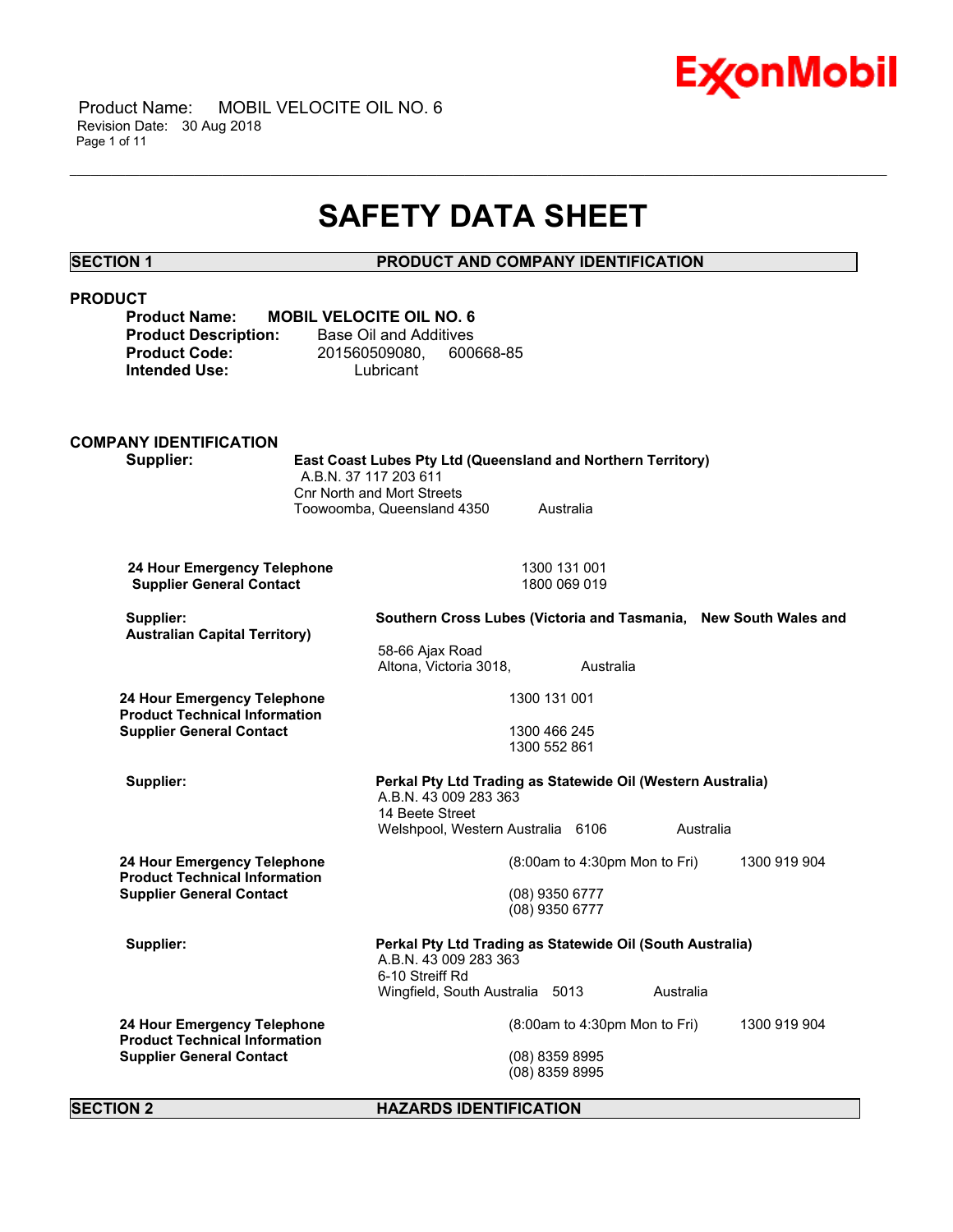

 Product Name: MOBIL VELOCITE OIL NO. 6 Revision Date: 30 Aug 2018 Page 2 of 11

This material is hazardous according to regulatory guidelines (see (M)SDS Section 15).

### **GHS CLASSIFICATION:**

Aspiration toxicant: Category 1.

#### **GHS Label Elements:**

**Pictogram:**



#### **Signal Word:** Danger

#### **Hazard Statements:**

Health: H304: May be fatal if swallowed and enters airways.

#### **Precautionary Statements:**

 Response: P301 + P310: IF SWALLOWED: Immediately call a POISON CENTER or doctor/physician. P331: Do NOT induce vomiting. Storage: P405: Store locked up. Disposal: P501: Dispose of contents and container in accordance with local regulations.

\_\_\_\_\_\_\_\_\_\_\_\_\_\_\_\_\_\_\_\_\_\_\_\_\_\_\_\_\_\_\_\_\_\_\_\_\_\_\_\_\_\_\_\_\_\_\_\_\_\_\_\_\_\_\_\_\_\_\_\_\_\_\_\_\_\_\_\_\_\_\_\_\_\_\_\_\_\_\_\_\_\_\_\_\_\_\_\_\_\_\_\_\_\_\_\_\_\_\_\_\_\_\_\_\_\_\_\_\_\_\_\_\_\_\_\_\_\_

#### **Contains:** HYDROTREATED LIGHT PARAFFINIC DISTILLATES, PETROLEUM

### **Other hazard information:**

#### **Physical / Chemical Hazards:**

No significant hazards.

#### **Health Hazards:**

High-pressure injection under skin may cause serious damage. Excessive exposure may result in eye, skin, or respiratory irritation.

#### **Environmental Hazards:**

No significant hazards.

**NOTE:** This material should not be used for any other purpose than the intended use in Section 1 without expert advice. Health studies have shown that chemical exposure may cause potential human health risks which may vary from person to person.

#### **SECTION 3 COMPOSITION / INFORMATION ON INGREDIENTS**

This material is defined as a mixture.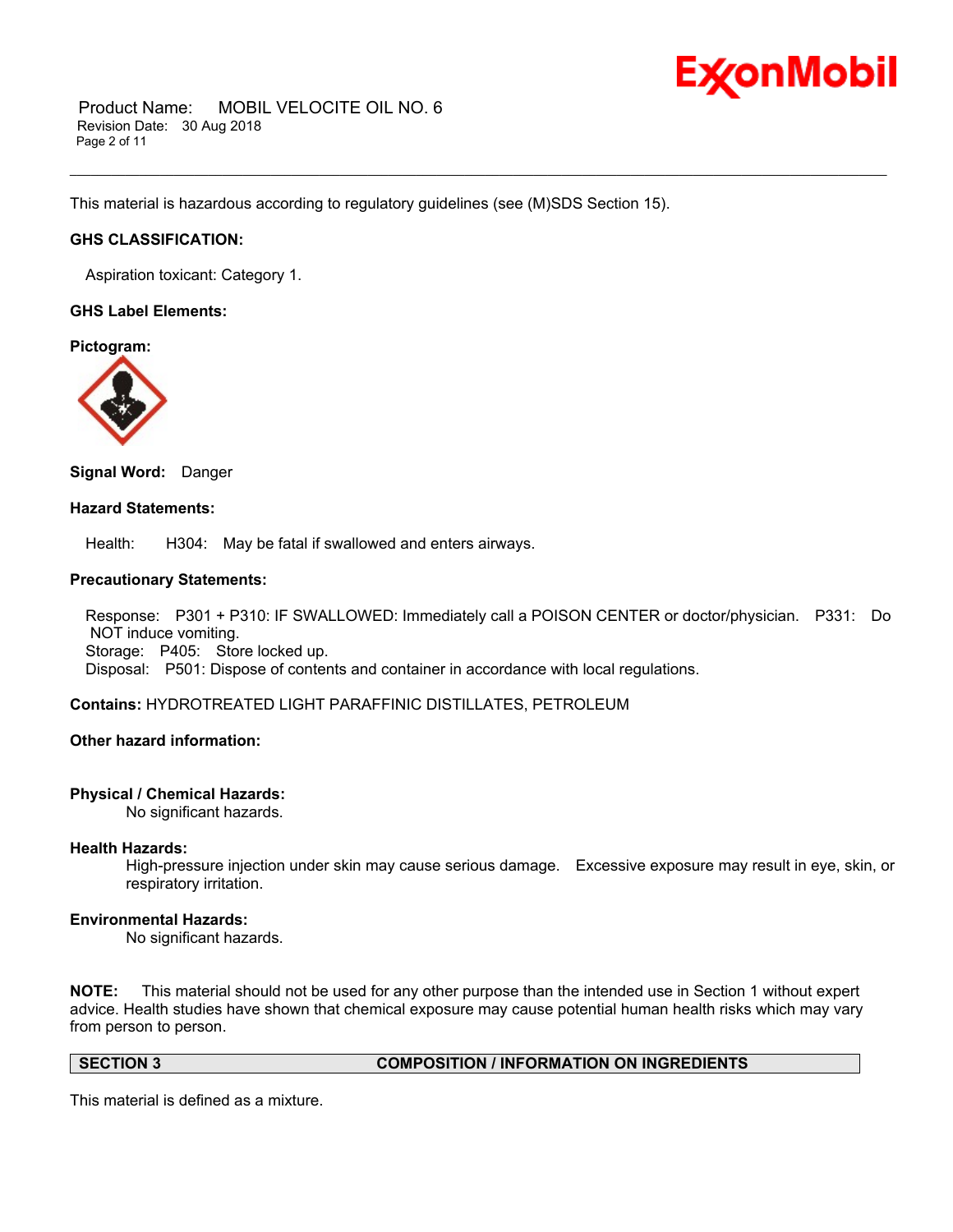

#### **Reportable Hazardous Substance(s) or Complex Substance(s)**

| <b>Name</b>                                                             | CAS#       | Concentration* | <b>GHS Hazard Codes</b>                       |
|-------------------------------------------------------------------------|------------|----------------|-----------------------------------------------|
| <b>12.6-DITERTBUTYL PHENOL</b>                                          | 128-39-2   | $0.1 - 5.25\%$ | H315, H400(M factor 1),<br>$H410(M$ factor 1) |
| <b>IHYDROTREATED LIGHT PARAFFINIC DISTILLATES.</b><br><b>IPETROLEUM</b> | 64742-55-8 | $70 - 80\%$    | H304                                          |

\_\_\_\_\_\_\_\_\_\_\_\_\_\_\_\_\_\_\_\_\_\_\_\_\_\_\_\_\_\_\_\_\_\_\_\_\_\_\_\_\_\_\_\_\_\_\_\_\_\_\_\_\_\_\_\_\_\_\_\_\_\_\_\_\_\_\_\_\_\_\_\_\_\_\_\_\_\_\_\_\_\_\_\_\_\_\_\_\_\_\_\_\_\_\_\_\_\_\_\_\_\_\_\_\_\_\_\_\_\_\_\_\_\_\_\_\_\_

 \* All concentrations are percent by weight unless ingredient is a gas. Gas concentrations are in percent by volume. Other ingredients determined not to be hazardous up to 100%.

**SECTION 4 FIRST AID MEASURES**

#### **INHALATION**

Remove from further exposure. For those providing assistance, avoid exposure to yourself or others. Use adequate respiratory protection. If respiratory irritation, dizziness, nausea, or unconsciousness occurs, seek immediate medical assistance. If breathing has stopped, assist ventilation with a mechanical device or use mouth-to-mouth resuscitation.

#### **SKIN CONTACT**

Wash contact areas with soap and water. Remove contaminated clothing. Launder contaminated clothing before reuse. If product is injected into or under the skin, or into any part of the body, regardless of the appearance of the wound or its size, the individual should be evaluated immediately by a physician as a surgical emergency. Even though initial symptoms from high pressure injection may be minimal or absent, early surgical treatment within the first few hours may significantly reduce the ultimate extent of injury.

#### **EYE CONTACT**

Flush thoroughly with water. If irritation occurs, get medical assistance.

#### **INGESTION**

Seek immediate medical attention. Do not induce vomiting.

#### **NOTE TO PHYSICIAN**

If ingested, material may be aspirated into the lungs and cause chemical pneumonitis. Treat appropriately.

#### **SECTION 5 FIRE FIGHTING MEASURES**

#### **EXTINGUISHING MEDIA**

**Appropriate Extinguishing Media:** Use water fog, foam, dry chemical or carbon dioxide (CO2) to extinguish flames.

**Inappropriate Extinguishing Media:** Straight streams of water

#### **FIRE FIGHTING**

**Fire Fighting Instructions:** Evacuate area. Prevent run-off from fire control or dilution from entering streams, sewers or drinking water supply. Fire-fighters should use standard protective equipment and in enclosed spaces, self-contained breathing apparatus (SCBA). Use water spray to cool fire exposed surfaces and to protect personnel.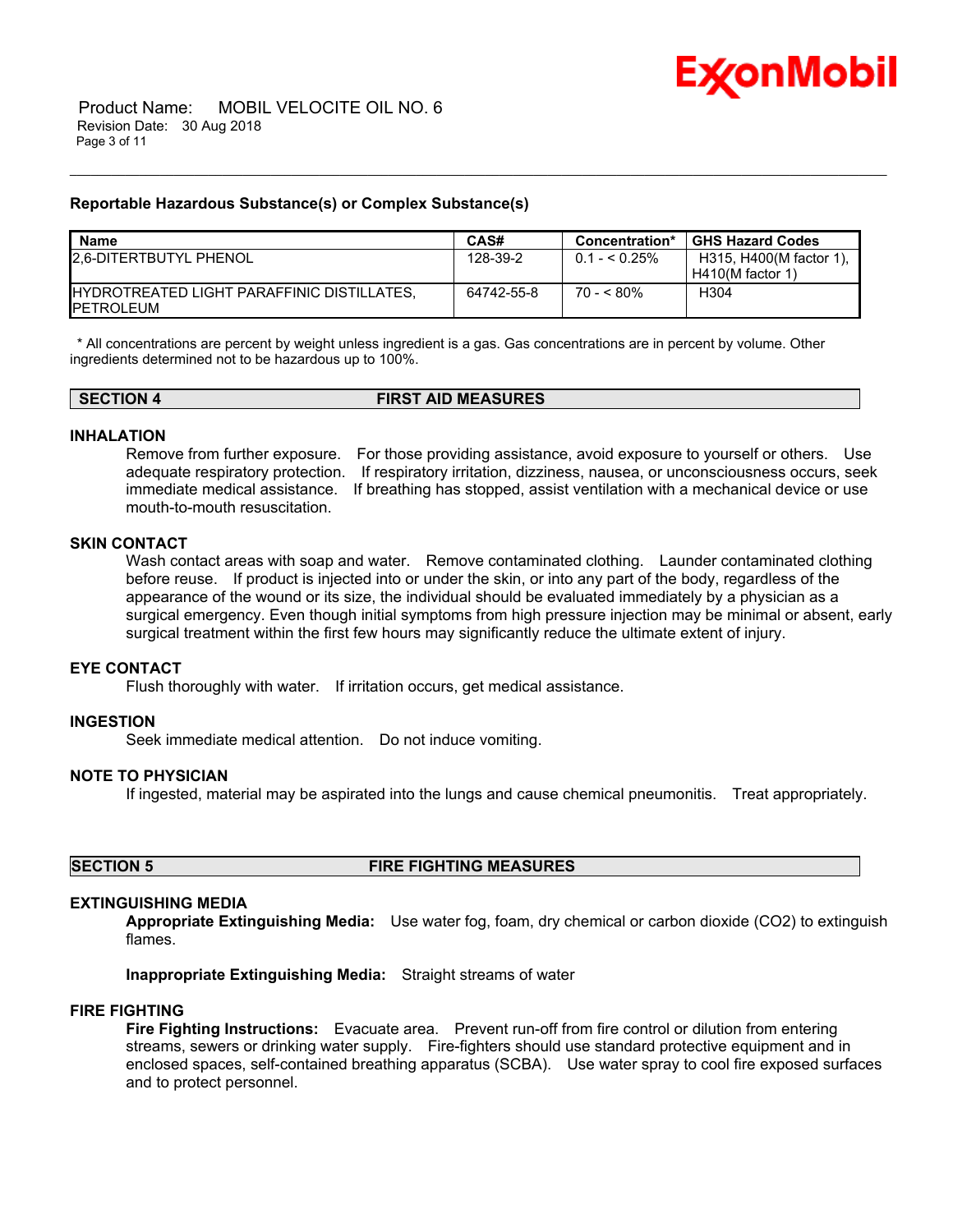

 Product Name: MOBIL VELOCITE OIL NO. 6 Revision Date: 30 Aug 2018 Page 4 of 11

> **Hazardous Combustion Products:** Aldehydes, Incomplete combustion products, Oxides of carbon, Smoke, Fume, Sulphur oxides

\_\_\_\_\_\_\_\_\_\_\_\_\_\_\_\_\_\_\_\_\_\_\_\_\_\_\_\_\_\_\_\_\_\_\_\_\_\_\_\_\_\_\_\_\_\_\_\_\_\_\_\_\_\_\_\_\_\_\_\_\_\_\_\_\_\_\_\_\_\_\_\_\_\_\_\_\_\_\_\_\_\_\_\_\_\_\_\_\_\_\_\_\_\_\_\_\_\_\_\_\_\_\_\_\_\_\_\_\_\_\_\_\_\_\_\_\_\_

#### **FLAMMABILITY PROPERTIES**

**Flash Point [Method]:** >154°C (309°F) [ASTM D-92] **Flammable Limits (Approximate volume % in air):** LEL: N/D UEL: N/D **Autoignition Temperature:** N/D

#### **SECTION 6 ACCIDENTAL RELEASE MEASURES**

#### **NOTIFICATION PROCEDURES**

In the event of a spill or accidental release, notify relevant authorities in accordance with all applicable regulations.

#### **PROTECTIVE MEASURES**

Avoid contact with spilled material. Warn or evacuate occupants in surrounding and downwind areas if required, due to toxicity or flammability of the material. See Section 5 for fire fighting information. See the Hazard Identification Section for Significant Hazards. See Section 4 for First Aid Advice. See Section 8 for advice on the minimum requirements for personal protective equipment. Additional protective measures may be necessary, depending on the specific circumstances and/or the expert judgment of the emergency responders.

For emergency responders: Respiratory protection: respiratory protection will be necessary only in special cases, e.g., formation of mists. Half-face or full-face respirator with filter(s) for dust/organic vapor or Self Contained Breathing Apparatus (SCBA) can be used depending on the size of spill and potential level of exposure. If the exposure cannot be completely characterized or an oxygen deficient atmosphere is possible or anticipated, SCBA is recommended. Work gloves that are resistant to hydrocarbons are recommended. Gloves made of polyvinyl acetate (PVA) are not water-resistant and are not suitable for emergency use. Chemical goggles are recommended if splashes or contact with eyes is possible. Small spills: normal antistatic work clothes are usually adequate. Large spills: full body suit of chemical resistant, antistatic material is recommended.

#### **SPILL MANAGEMENT**

**Land Spill:** Stop leak if you can do so without risk. Recover by pumping or with suitable absorbent.

**Water Spill:** Stop leak if you can do so without risk. Confine the spill immediately with booms. Warn other shipping. Remove from the surface by skimming or with suitable absorbents. Seek the advice of a specialist before using dispersants.

Water spill and land spill recommendations are based on the most likely spill scenario for this material; however, geographic conditions, wind, temperature, (and in the case of a water spill) wave and current direction and speed may greatly influence the appropriate action to be taken. For this reason, local experts should be consulted. Note: Local regulations may prescribe or limit action to be taken.

#### **ENVIRONMENTAL PRECAUTIONS**

Large Spills: Dyke far ahead of liquid spill for later recovery and disposal. Prevent entry into waterways, sewers, basements or confined areas.

#### **SECTION 7 HANDLING AND STORAGE**

#### **HANDLING**

Avoid contact with skin. Prevent small spills and leakage to avoid slip hazard. Material can accumulate static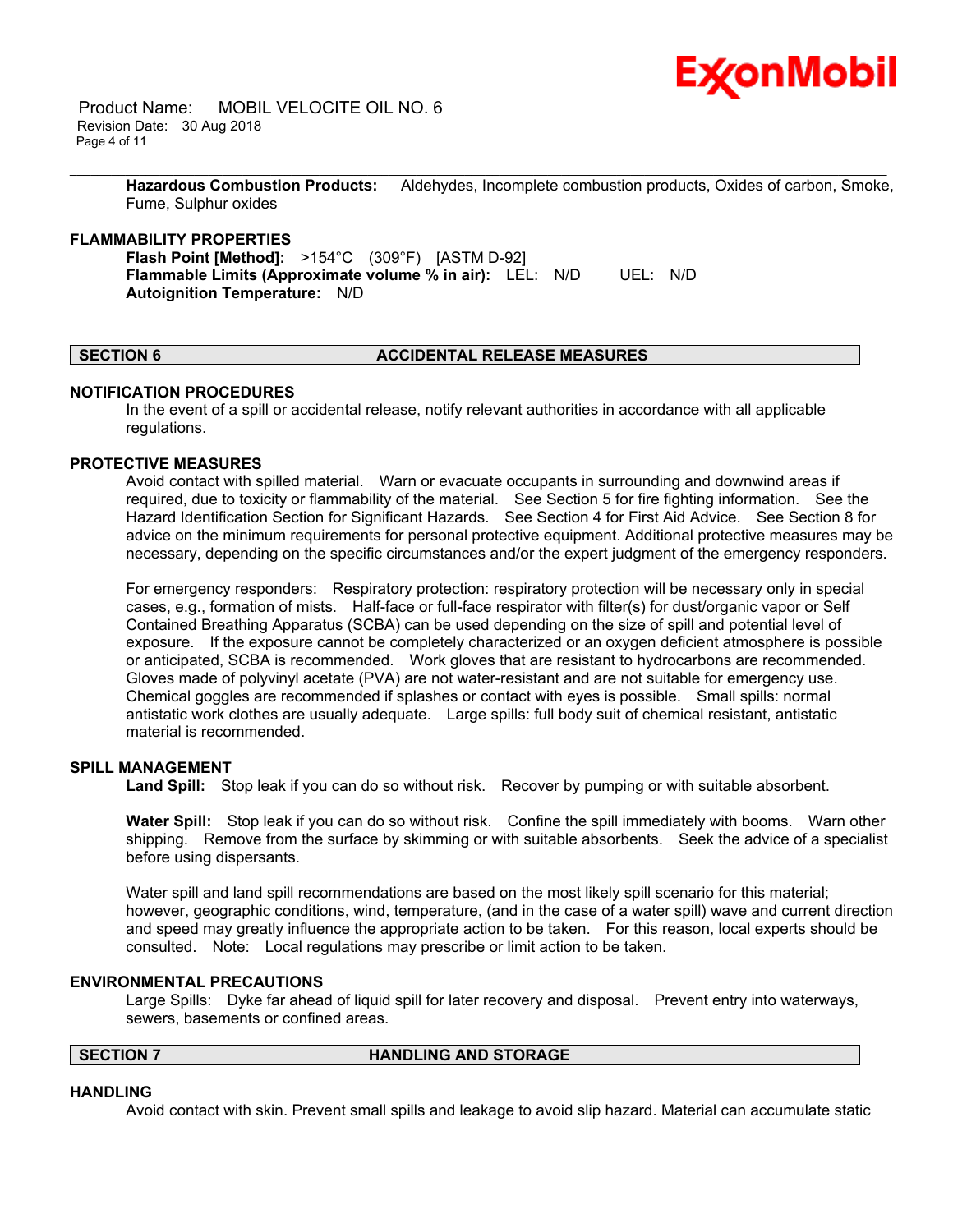

 Product Name: MOBIL VELOCITE OIL NO. 6 Revision Date: 30 Aug 2018 Page 5 of 11

> charges which may cause an electrical spark (ignition source). When the material is handled in bulk, an electrical spark could ignite any flammable vapors from liquids or residues that may be present (e.g., during switch-loading operations). Use proper bonding and/or earthing procedures. However, bonding and earthing may not eliminate the hazard from static accumulation. Consult local applicable standards for guidance. Additional references include American Petroleum Institute 2003 (Protection Against Ignitions Arising out of Static, Lightning and Stray Currents) or National Fire Protection Agency 77 (Recommended Practice on Static Electricity) or CENELEC CLC/TR 50404 (Electrostatics - Code of practice for the avoidance of hazards due to static electricity).

\_\_\_\_\_\_\_\_\_\_\_\_\_\_\_\_\_\_\_\_\_\_\_\_\_\_\_\_\_\_\_\_\_\_\_\_\_\_\_\_\_\_\_\_\_\_\_\_\_\_\_\_\_\_\_\_\_\_\_\_\_\_\_\_\_\_\_\_\_\_\_\_\_\_\_\_\_\_\_\_\_\_\_\_\_\_\_\_\_\_\_\_\_\_\_\_\_\_\_\_\_\_\_\_\_\_\_\_\_\_\_\_\_\_\_\_\_\_

**Static Accumulator:** This material is a static accumulator.

#### **STORAGE**

The type of container used to store the material may affect static accumulation and dissipation. Do not store in open or unlabelled containers. Keep away from incompatible materials.

Material is defined under the National Standard [NOHSC:1015] Storage and Handling of Workplace Dangerous Goods. **SECTION 8 EXPOSURE CONTROLS / PERSONAL PROTECTION**

#### **EXPOSURE LIMIT VALUES**

#### **Exposure limits/standards (Note: Exposure limits are not additive)**

| <b>Substance Name</b>                                            | Form  | Limit/Standard |                  | <b>Note</b> | <b>Source</b>  |
|------------------------------------------------------------------|-------|----------------|------------------|-------------|----------------|
| I HYDROTREATED LIGHT<br>I PARAFFINIC DISTILLATES.<br>I PETROLEUM | Mist. | <b>TWA</b>     | $5 \text{ mg/m}$ |             | Australia OELs |
| I HYDROTREATED LIGHT<br>I PARAFFINIC DISTILLATES.<br>I PETROLEUM | Mist. | TWA            | $5 \text{ mg/m}$ |             | <b>ACGIH</b>   |

#### **Exposure limits/standards for materials that can be formed when handling this product:**

NOTE: Limits/standards shown for guidance only. Follow applicable regulations.

#### **Biological limits**

No biological limits allocated.

### **ENGINEERING CONTROLS**

The level of protection and types of controls necessary will vary depending upon potential exposure conditions. Control measures to consider:

No special requirements under ordinary conditions of use and with adequate ventilation.

### **PERSONAL PROTECTION**

Personal protective equipment selections vary based on potential exposure conditions such as applications, handling practices, concentration and ventilation. Information on the selection of protective equipment for use with this material, as provided below, is based upon intended, normal usage.

**Respiratory Protection:** If engineering controls do not maintain airborne contaminant concentrations at a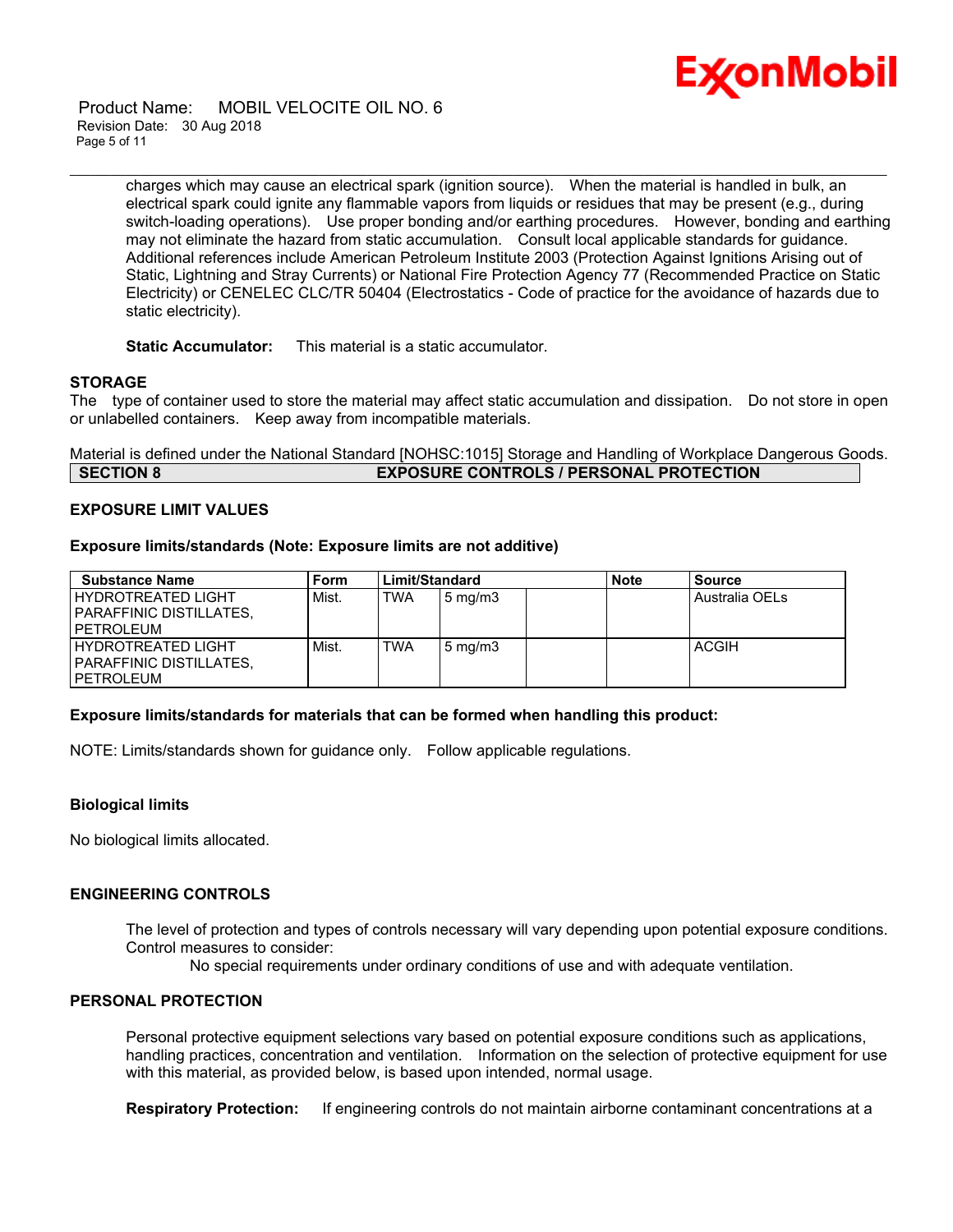# Ex⁄onMobil

 Product Name: MOBIL VELOCITE OIL NO. 6 Revision Date: 30 Aug 2018 Page 6 of 11

> level which is adequate to protect worker health, an approved respirator may be appropriate. Respirator selection, use, and maintenance must be in accordance with regulatory requirements, if applicable. Types of respirators to be considered for this material include:

**Particulate** 

No special requirements under ordinary conditions of use and with adequate ventilation.

\_\_\_\_\_\_\_\_\_\_\_\_\_\_\_\_\_\_\_\_\_\_\_\_\_\_\_\_\_\_\_\_\_\_\_\_\_\_\_\_\_\_\_\_\_\_\_\_\_\_\_\_\_\_\_\_\_\_\_\_\_\_\_\_\_\_\_\_\_\_\_\_\_\_\_\_\_\_\_\_\_\_\_\_\_\_\_\_\_\_\_\_\_\_\_\_\_\_\_\_\_\_\_\_\_\_\_\_\_\_\_\_\_\_\_\_\_\_

For high airborne concentrations, use an approved supplied-air respirator, operated in positive pressure mode. Supplied air respirators with an escape bottle may be appropriate when oxygen levels are inadequate, gas/vapour warning properties are poor, or if air purifying filter capacity/rating may be exceeded.

**Hand Protection:** Any specific glove information provided is based on published literature and glove manufacturer data. Glove suitability and breakthrough time will differ depending on the specific use conditions. Contact the glove manufacturer for specific advice on glove selection and breakthrough times for your use conditions. Inspect and replace worn or damaged gloves. The types of gloves to be considered for this material include:

Nitrile,Viton

If prolonged or repeated contact is likely, chemical-resistant gloves are recommended. If contact with forearms is likely, wear gauntlet-style gloves.

**Eye Protection:** If contact is likely, safety glasses with side shields are recommended.

**Skin and Body Protection:** Any specific clothing information provided is based on published literature or manufacturer data. The types of clothing to be considered for this material include:

If prolonged or repeated contact is likely, chemical, and oil resistant clothing is recommended.

**Specific Hygiene Measures:** Always observe good personal hygiene measures, such as washing after handling the material and before eating, drinking, and/or smoking. Routinely wash work clothing and protective equipment to remove contaminants. Discard contaminated clothing and footwear that cannot be cleaned. Practise good housekeeping.

#### **ENVIRONMENTAL CONTROLS**

 Comply with applicable environmental regulations limiting discharge to air, water and soil. Protect the environment by applying appropriate control measures to prevent or limit emissions.

#### **SECTION 9 PHYSICAL AND CHEMICAL PROPERTIES**

**Note: Physical and chemical properties are provided for safety, health and environmental considerations only and may not fully represent product specifications. Contact the Supplier for additional information.**

### **GENERAL INFORMATION**

**Physical State:** Liquid **Colour:** Amber **Odour:** Characteristic **Odour Threshold:** N/D

**IMPORTANT HEALTH, SAFETY, AND ENVIRONMENTAL INFORMATION Relative Density (at 15 °C):** 0.844 **Flammability (Solid, Gas):** N/A **Flash Point [Method]:** >154°C (309°F) [ASTM D-92] **Flammable Limits (Approximate volume % in air):** LEL: N/D UEL: N/D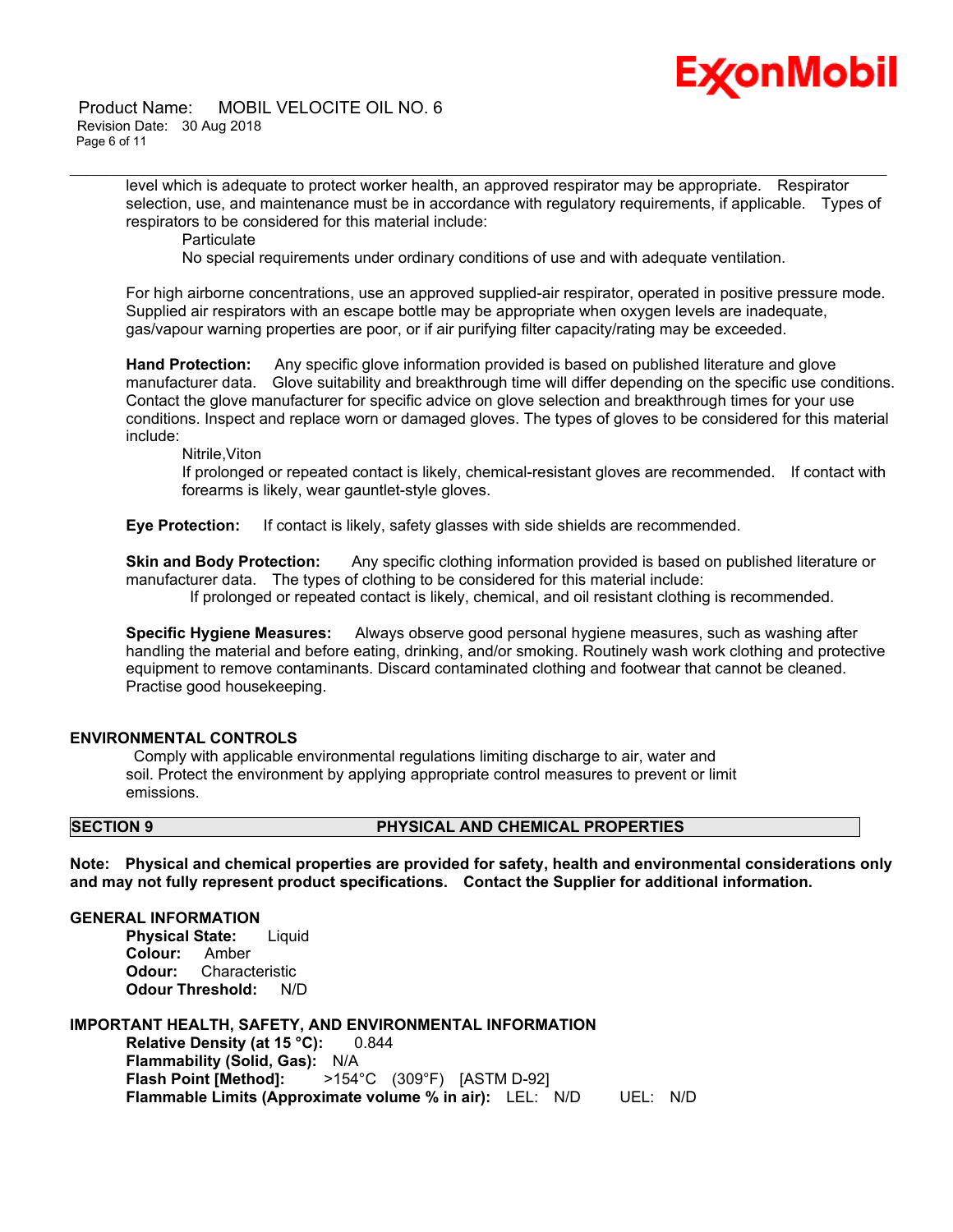

 Product Name: MOBIL VELOCITE OIL NO. 6 Revision Date: 30 Aug 2018 Page 7 of 11

> **Autoignition Temperature:** N/D **Boiling Point / Range:** > 316°C (600°F) **Decomposition Temperature:** N/D **Vapour Density (Air = 1):** > 2 at 101 kPa **Vapour Pressure:** < 0.013 kPa (0.1 mm Hg) at 20 ºC **Evaporation Rate (n-butyl acetate = 1):** N/D **pH:** N/A **Log Pow (n-Octanol/Water Partition Coefficient):** > 3.5 **Solubility in Water:** Negligible **Viscosity:** 10 cSt (10 mm2/sec) at 40 °C | 2.62 cSt (2.62 mm2/sec) at 100°C **Oxidizing Properties:** See Hazards Identification Section.

### **OTHER INFORMATION**

**Freezing Point:** N/D **Melting Point:** N/A **Pour Point:** -12°C (10°F) **DMSO Extract (mineral oil only), IP-346:** < 3 %wt

#### **SECTION 10 STABILITY AND REACTIVITY**

\_\_\_\_\_\_\_\_\_\_\_\_\_\_\_\_\_\_\_\_\_\_\_\_\_\_\_\_\_\_\_\_\_\_\_\_\_\_\_\_\_\_\_\_\_\_\_\_\_\_\_\_\_\_\_\_\_\_\_\_\_\_\_\_\_\_\_\_\_\_\_\_\_\_\_\_\_\_\_\_\_\_\_\_\_\_\_\_\_\_\_\_\_\_\_\_\_\_\_\_\_\_\_\_\_\_\_\_\_\_\_\_\_\_\_\_\_\_

**STABILITY:** Material is stable under normal conditions.

**CONDITIONS TO AVOID:** Excessive heat. High energy sources of ignition.

**INCOMPATIBLE MATERIALS:** Strong oxidisers

**HAZARDOUS DECOMPOSITION PRODUCTS:** Material does not decompose at ambient temperatures.

**POSSIBILITY OF HAZARDOUS REACTIONS:** Hazardous polymerization will not occur.

#### **SECTION 11 TOXICOLOGICAL INFORMATION**

#### **INFORMATION ON TOXICOLOGICAL EFFECTS**

| <b>Hazard Class</b>                                           | <b>Conclusion / Remarks</b>                                                                                                                    |
|---------------------------------------------------------------|------------------------------------------------------------------------------------------------------------------------------------------------|
| <b>Inhalation</b>                                             |                                                                                                                                                |
| Acute Toxicity: No end point data for<br>material.            | Minimally Toxic. Based on assessment of the components.                                                                                        |
| Irritation: No end point data for material.                   | Elevated temperatures or mechanical action may form vapours,<br>mist, or fumes which may be irritating to the eyes, nose, throat, or<br>lungs. |
| Ingestion                                                     |                                                                                                                                                |
| Acute Toxicity: No end point data for<br>material.            | Minimally Toxic. Based on assessment of the components.                                                                                        |
| <b>Skin</b>                                                   |                                                                                                                                                |
| Acute Toxicity: No end point data for<br>material.            | Minimally Toxic. Based on assessment of the components.                                                                                        |
| Skin Corrosion/Irritation: No end point data<br>for material. | Negligible irritation to skin at ambient temperatures. Based on<br>assessment of the components.                                               |
| Eye                                                           |                                                                                                                                                |
| Serious Eye Damage/Irritation: No end point                   | May cause mild, short-lasting discomfort to eyes. Based on                                                                                     |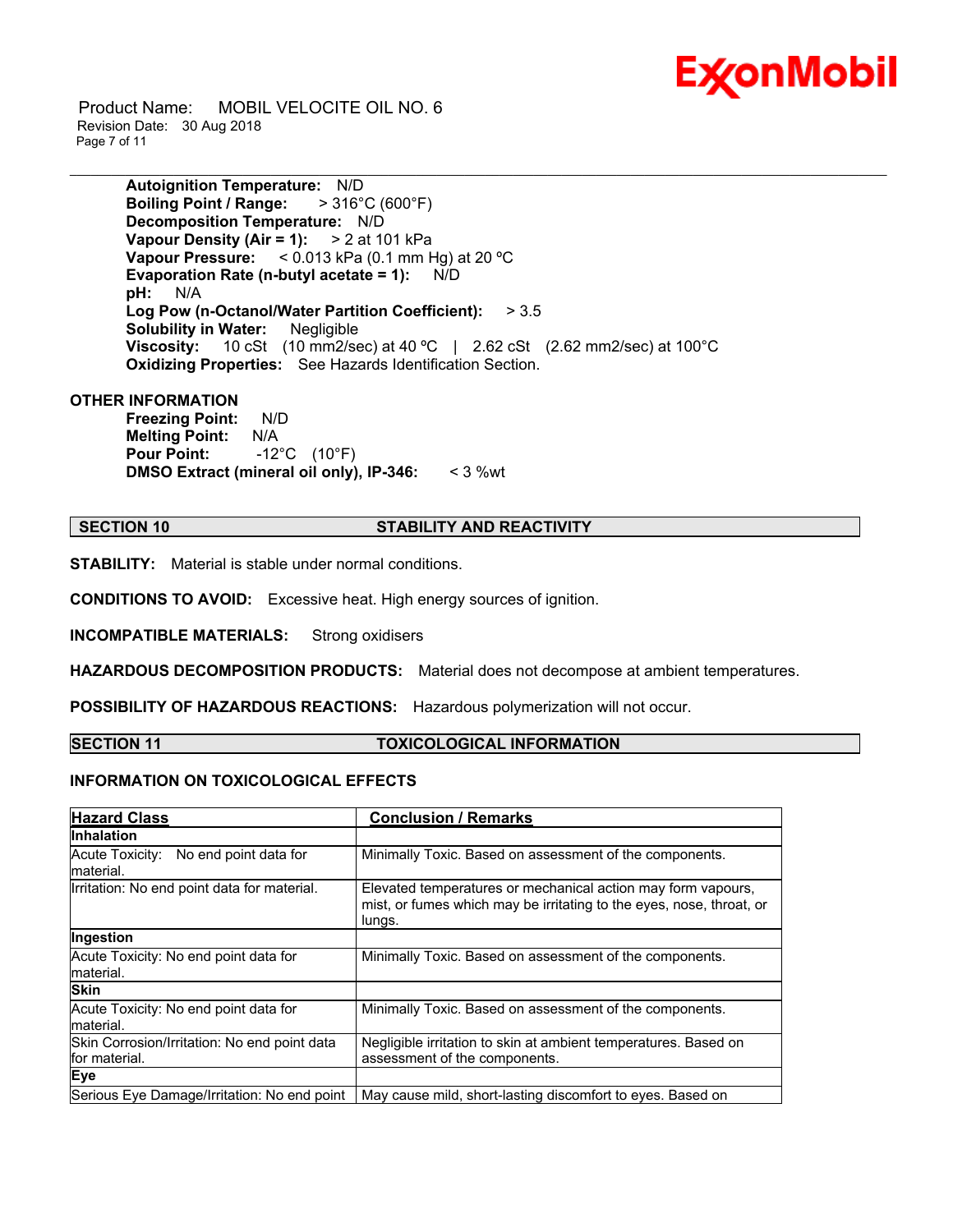## **Ex⁄onMobil**

 Product Name: MOBIL VELOCITE OIL NO. 6 Revision Date: 30 Aug 2018 Page 8 of 11

| Idata for material.                                               | assessment of the components.                                                                                     |
|-------------------------------------------------------------------|-------------------------------------------------------------------------------------------------------------------|
| <b>Sensitisation</b>                                              |                                                                                                                   |
| Respiratory Sensitization: No end point data<br>lfor material.    | Not expected to be a respiratory sensitizer.                                                                      |
| Skin Sensitization: No end point data for<br>lmaterial.           | Not expected to be a skin sensitizer. Based on assessment of the<br>components.                                   |
| <b>Aspiration: Data available.</b>                                | May be fatal if swallowed and enters airways.<br>Based on physico-<br>chemical properties of the material.        |
| <b>Germ Cell Mutagenicity: No end point data</b><br>for material. | Not expected to be a germ cell mutagen. Based on assessment of<br>the components.                                 |
| <b>Carcinogenicity:</b> No end point data for<br>material.        | Not expected to cause cancer. Based on assessment of the<br>components.                                           |
| <b>Reproductive Toxicity:</b> No end point data<br>lfor material. | Not expected to be a reproductive toxicant. Based on assessment<br>of the components.                             |
| <b>Lactation:</b> No end point data for material.                 | Not expected to cause harm to breast-fed children.                                                                |
| Specific Target Organ Toxicity (STOT)                             |                                                                                                                   |
| Single Exposure: No end point data for<br>material.               | Not expected to cause organ damage from a single exposure.                                                        |
| Repeated Exposure: No end point data for<br>material.             | Not expected to cause organ damage from prolonged or repeated<br>exposure. Based on assessment of the components. |

### **OTHER INFORMATION**

### **For the product itself:**

Prolonged and/or repeated skin contact with low viscosity materials may defat the skin resulting in possible irritation and dermatitis. Small amounts of liquid aspirated into the lungs during ingestion or from vomiting may cause chemical pneumonitis or pulmonary edema.

### **Contains:**

Base oil severely refined: Not carcinogenic in animal studies. Representative material passes IP-346, Modified Ames test, and/or other screening tests. Dermal and inhalation studies showed minimal effects; lung non-specific infiltration of immune cells, oil deposition and minimal granuloma formation. Not sensitising in test animals.

### **IARC Classification: The following ingredients are cited on the lists below:** None.

|              | --REGULATORY LISTS SEARCHED-- |               |  |
|--------------|-------------------------------|---------------|--|
| 1 = $IARC 1$ | $2 = IARC 2A$                 | $3 = IARC 2B$ |  |

### **SECTION 12 ECOLOGICAL INFORMATION**

The information given is based on data for the material, components of the material, or for similar materials, through the application of bridging principals.

#### **ECOTOXICITY**

Material -- Not expected to be harmful to aquatic organisms.

#### **MOBILITY**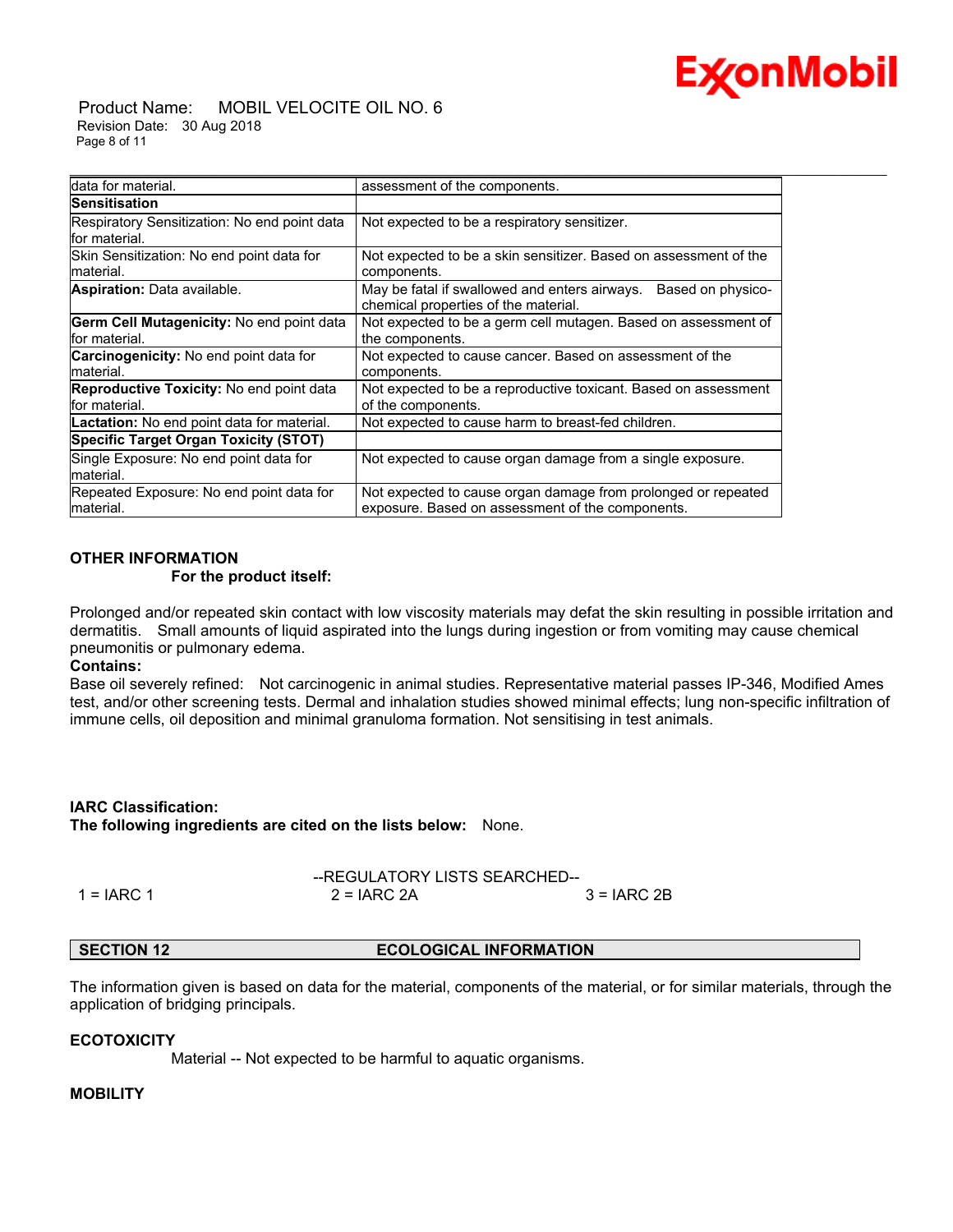

 Product Name: MOBIL VELOCITE OIL NO. 6 Revision Date: 30 Aug 2018 Page 9 of 11

\_\_\_\_\_\_\_\_\_\_\_\_\_\_\_\_\_\_\_\_\_\_\_\_\_\_\_\_\_\_\_\_\_\_\_\_\_\_\_\_\_\_\_\_\_\_\_\_\_\_\_\_\_\_\_\_\_\_\_\_\_\_\_\_\_\_\_\_\_\_\_\_\_\_\_\_\_\_\_\_\_\_\_\_\_\_\_\_\_\_\_\_\_\_\_\_\_\_\_\_\_\_\_\_\_\_\_\_\_\_\_\_\_\_\_\_\_\_ Base oil component -- Low solubility and floats and is expected to migrate from water to the land. Expected to partition to sediment and wastewater solids.

### **PERSISTENCE AND DEGRADABILITY**

### **Biodegradation:**

Base oil component -- Expected to be inherently biodegradable

### **BIOACCUMULATION POTENTIAL**

 Base oil component -- Has the potential to bioaccumulate, however metabolism or physical properties may reduce the bioconcentration or limit bioavailability.

#### **SECTION 13 DISPOSAL CONSIDERATIONS**

Disposal recommendations based on material as supplied. Disposal must be in accordance with current applicable laws and regulations, and material characteristics at time of disposal.

#### **DISPOSAL RECOMMENDATIONS**

 Product is suitable for burning in an enclosed controlled burner for fuel value or disposal by supervised incineration at very high temperatures to prevent formation of undesirable combustion products. Protect the environment. Dispose of used oil at designated sites. Minimize skin contact. Do not mix used oils with solvents, brake fluids or coolants.

**Empty Container Warning** Empty Container Warning (where applicable): Empty containers may contain residue and can be dangerous. Do not attempt to refill or clean containers without proper instructions. Empty drums should be completely drained and safely stored until appropriately reconditioned or disposed. Empty containers should be taken for recycling, recovery, or disposal through suitably qualified or licensed contractor and in accordance with governmental regulations. DO NOT PRESSURISE, CUT, WELD, BRAZE, SOLDER, DRILL, GRIND, OR EXPOSE SUCH CONTAINERS TO HEAT, FLAME, SPARKS, STATIC ELECTRICITY, OR OTHER SOURCES OF IGNITION. THEY MAY EXPLODE AND CAUSE INJURY OR DEATH.

| SECTION 14 | <b>TRANSPORT INFORMATION</b>                         |
|------------|------------------------------------------------------|
|            | <b>LAND (ADG)</b> : Not Regulated for Land Transport |

**SEA (IMDG):** Not Regulated for Sea Transport according to IMDG-Code

**Marine Pollutant:** No

**AIR (IATA):** Not Regulated for Air Transport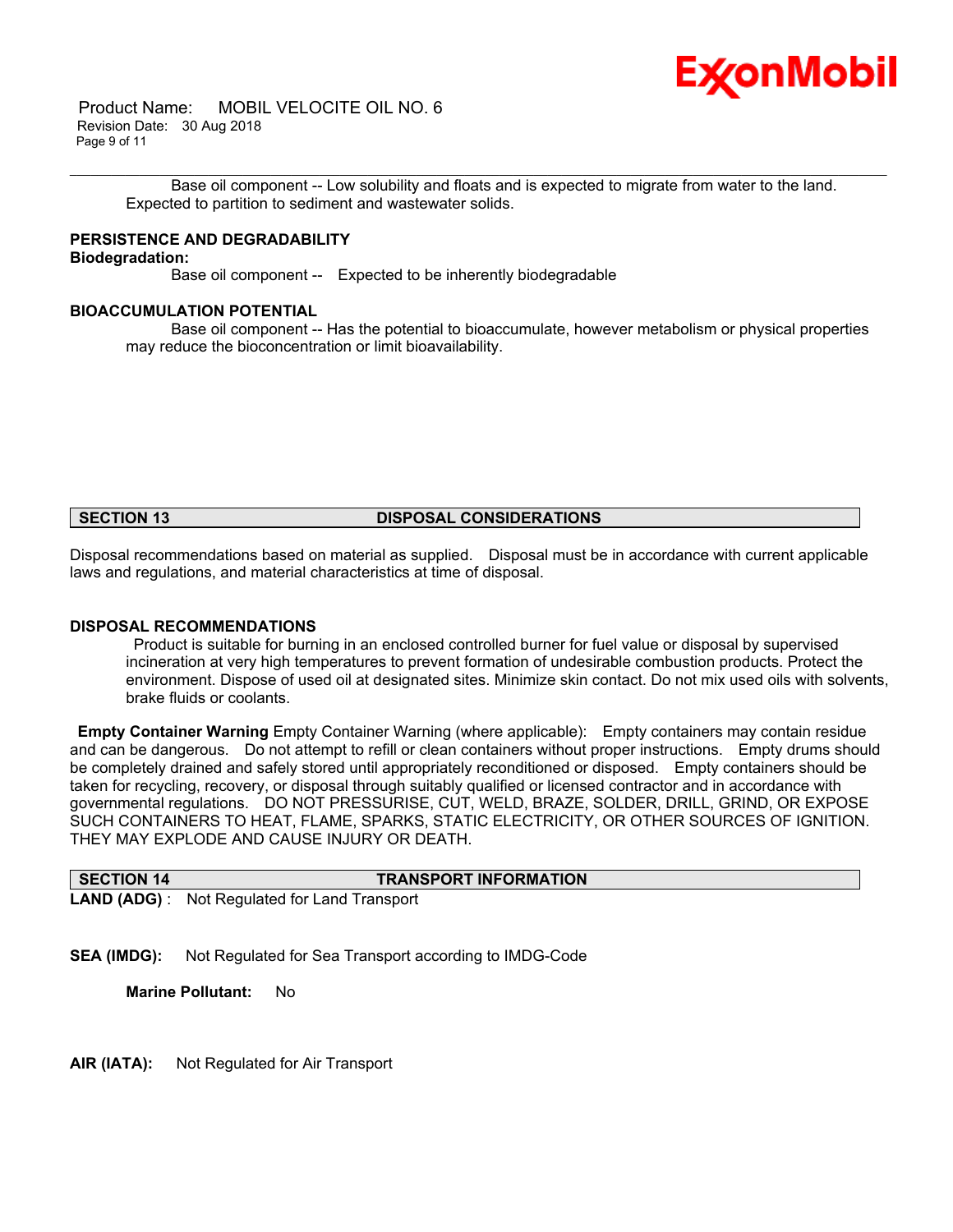

 Product Name: MOBIL VELOCITE OIL NO. 6 Revision Date: 30 Aug 2018 Page 10 of 11

#### \_\_\_\_\_\_\_\_\_\_\_\_\_\_\_\_\_\_\_\_\_\_\_\_\_\_\_\_\_\_\_\_\_\_\_\_\_\_\_\_\_\_\_\_\_\_\_\_\_\_\_\_\_\_\_\_\_\_\_\_\_\_\_\_\_\_\_\_\_\_\_\_\_\_\_\_\_\_\_\_\_\_\_\_\_\_\_\_\_\_\_\_\_\_\_\_\_\_\_\_\_\_\_\_\_\_\_\_\_\_\_\_\_\_\_\_\_\_ **SECTION 15 REGULATORY INFORMATION**

This material is considered hazardous according to Australia Model Work Health and Safety Regulations.

Product is not regulated according to Australian Dangerous Goods Code.

No Poison Schedule number allocated by the Standard for the Uniform Scheduling of Medicines and Poisons (SUSMP) established under the Therapeutic Goods Act.

AS1940 COMBUSTIBLE CLASS: C2

#### **REGULATORY STATUS AND APPLICABLE LAWS AND REGULATIONS**

**Listed or exempt from listing/notification on the following chemical inventories (May contain substance(s) subject to notification to the EPA Active TSCA inventory prior to import to USA):** AICS, DSL, ENCS, IECSC, KECI, PICCS, TCSI, TSCA

#### **SECTION 16 OTHER INFORMATION**

#### **KEY TO ABBREVIATIONS AND ACRONYMS:**

N/D = Not determined, N/A = Not applicable, STEL = Short-Term Exposure Limit, TWA = Time-Weighted Average

#### **KEY TO THE H-CODES CONTAINED IN SECTION 3 OF THIS DOCUMENT (for information only):**

H304: May be fatal if swallowed and enters airways; Aspiration, Cat 1

H315: Causes skin irritation; Skin Corr/Irritation, Cat 2

H400: Very toxic to aquatic life; Acute Env Tox, Cat 1

H410: Very toxic to aquatic life with long lasting effects; Chronic Env Tox, Cat 1

#### **THIS SAFETY DATA SHEET CONTAINS THE FOLLOWING REVISIONS:**

Southern Cross Lubes (Victoria and Tasmania): Section 01: Supplier Mailing Address information was deleted. Southern Cross Lubes (Victoria and Tasmania, New South Wales and Australian Capital Territory): Section 01: Supplier Mailing Address information was added. Section 12: information was modified.

-----------------------------------------------------------------------------------------------------------------------------------------------------

-----------------------------------------------------------------------------------------------------------------------------------------------------

 The information and recommendations contained herein are, to the best of ExxonMobil's knowledge and belief, accurate and reliable as of the date issued. You can contact ExxonMobil to insure that this document is the most current available from ExxonMobil. The information and recommendations are offered for the user's consideration and examination. It is the user's responsibility to satisfy itself that the product is suitable for the intended use. If buyer repackages this product, it is the user's responsibility to insure proper health, safety and other necessary information is included with and/or on the container. Appropriate warnings and safe-handling procedures should be provided to handlers and users. Alteration of this document is strictly prohibited. Except to the extent required by law, republication or retransmission of this document, in whole or in part, is not permitted. The term, "ExxonMobil" is used for convenience, and may include any one or more of ExxonMobil Chemical Company, Exxon Mobil Corporation, or any affiliates in which they directly of indirectly hold any interest.

DGN: 7009747DAU (1008124)